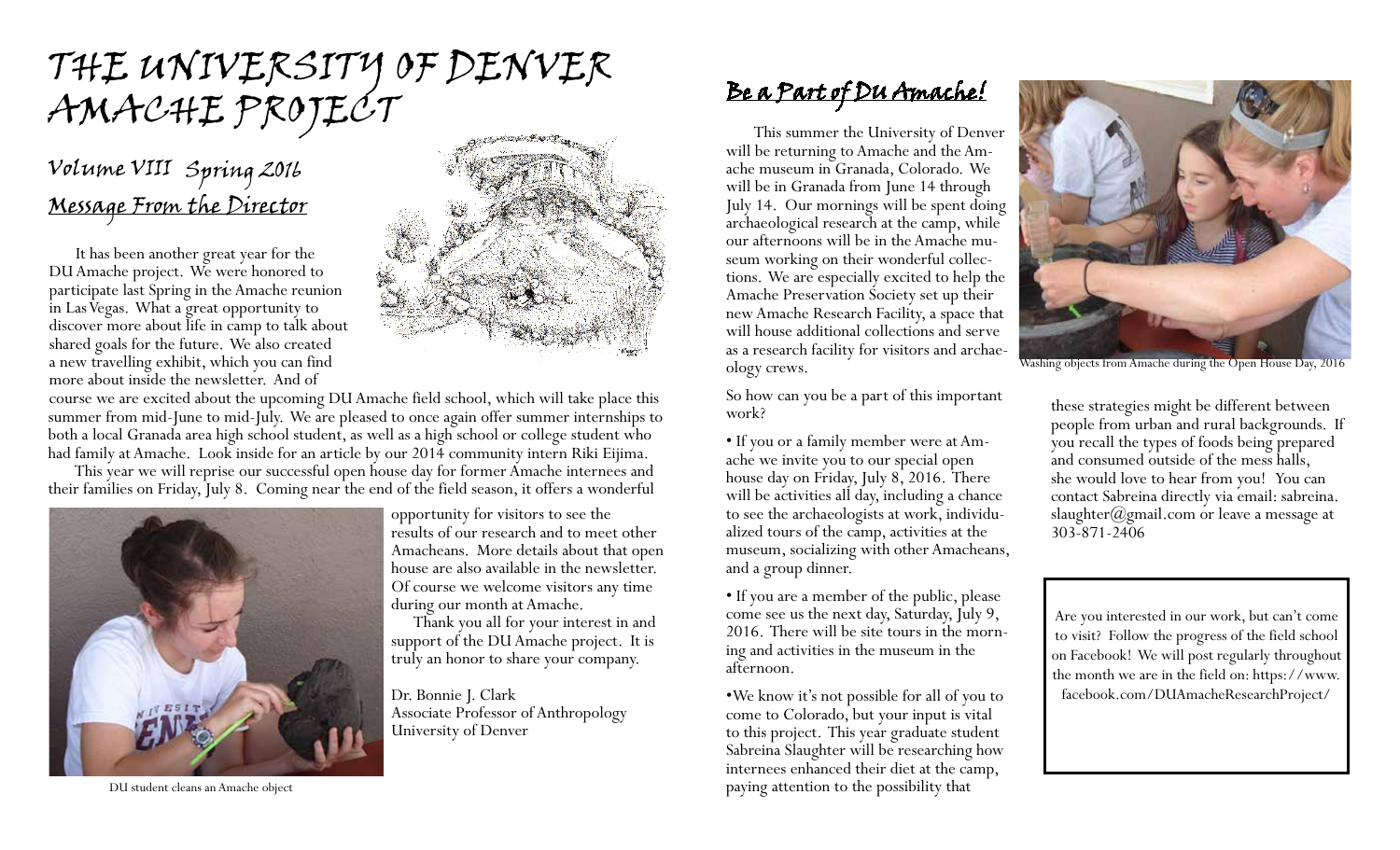#### Sonoma State University Receives National Endowment for the Humanities Grant to Digitize Collections Belonging to Former Amacheans ~Dana Shew

The Anthropological Studies Center at Sonoma State University has received a Common Heritage grant from the National Endowment for the Humanities in support of the Amache Digitization Project. This project aims to digitize photographs, objects, documents, and memories to pre- serve and share the experiences of WWII Japanese American internment at Amache. Although the Amache Museum and other repositories have very rich and full collections of Amache related materials, many former Amacheans and their descendants



still have countless items from Amache in their personal collections. The Amache Digitization Project encourages those with Amache related objects to participate in the project so that the memories, experiences, and lessons represented by these objects will be preserved and shared.

The project will hold a "Day of Digi- tization" in Sonoma County, California on April 23 during which the public is invited to bring any photographs, diaries, art work, handmade jewelry, yearbooks, items printed by the silk screen shop, furniture, crafts, other paper items, and more to the event. These items will be scanned or photographed and the stories and memories associated with the items will be



recorded. Participants will take their objects home along with copies of the photographs and scans. When appropriate event staff will also share tips and advice on the best ways to safely store and care for these precious items.

Digital copies of the scanned and photographed items will be added to the collection at the Amache Museum. Following the digitization event will be an exhibit during the Fall of 2016 at the Sonoma State University Library Art Gallery that will showcase certain objects and items discovered during the Day of Digitization. This exhibit will highlight the Amacheans' unbreakable spirit, focusing on the surprising creativity and beauty that came out of a harsh, unforgiving landscape. To participate in the project or for more information contact Dana Ogo Shew, Project Director at shew@sonoma.edu or 707-664-3285.

## Uncovering the Holes of My Past

**Editors note: Riki is currently a high school senior. She served as the DU Amache descendant community intern for the 2014 field school.**

My University of Denver Amache Field School experience was a first for everything: taking the plane solo, college class, participating in an archaeological dig, and going to an internment camp. Backed by the generosity of the University of Denver, I became a DU Pioneer, eager to take on this task and uncover the holes of my past.

During World War II, my maternal grandfather, Frank Suzuki, was interned at Granada Relocation Center along with his family and many other Japanese Americans from Los Angeles, Sebastopol, and Central California. I've heard my grandparents tell me stories of their camp experiences since I was a little kid. However, until I went to Amache, I was unaware that many third-, fourth-, and fifth generation Japanese Americans never learned of their ancestors' internment and discrimination. Because this is a dark part of our country's history, it is imperative that we know about this injustice in order to recognize our wrongs and move forward.

One of my favorite times were the scintillating conversations we had in the evenings. One discussion particularly spurred my interest. We talked about the term "internment" and its eu- phemistic use. Words like "relocation center" are not accurate representations of the Japanese/ Japanese Americans experience. Whenever we talk about Nazi Germany and Japanese American internment in high school, I take exception when classmates argue that the Jews experienced



Three generations of the Suzuki family visit the location of their family's barrack at Amache during the community open house day, Summer 2014.

greater hardship than did the Japanese Americans. Both incarcerations were great injustices, and the two cannot be equated. No matter the degree of racism or oppression, both acts were racist and oppressive.

According to Webster's New World Fourth Col- lege Edition, a concen- tration camp is "a prison camp in which political dissidents, members of minority ethnic groups, etc. are confined." Mean while, "internment camp"<br>is not in this dictionary. In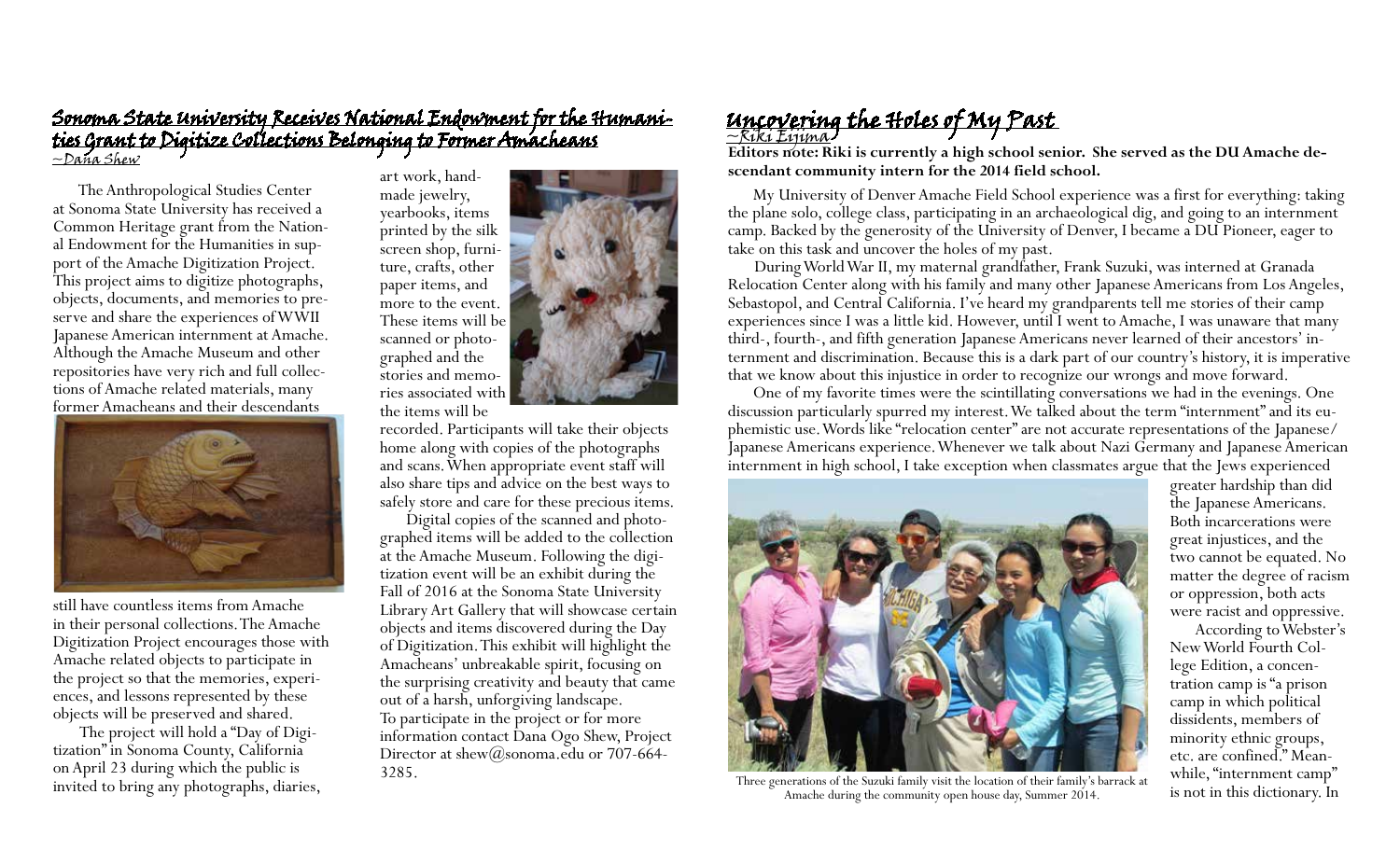our post-workday discussion, I concluded that even though "concentration camp" is associated specifically with the German death camps, the definition clearly applies to that of Japanese American wartime imprisonment, and should not detract from the hardships experienced by the Issei and Nisei.

In addition to 6 am-to-noon work- days in the field under a warm sun, we spent our afternoons in the local museum run by the Amache Preservation Society, mainly a group of Granada High School students. This part of my journey also stood out as I had never seen so many heirlooms before. I was touched by how the Granada community, as well as my fellow field school classmates, marveled over the artifacts, and treated them with such care.

The highlight of the museum work was creating my own exhibit, "What is Your Story?," assisted by former Granada resident and DU Amache volunteer, Carlene Tanigoshi Tinker. This participatory exhibit was a space dedicated to descendants' and internees' stories relating to Amache, for visitors to get a better sense of the life lived there. On Open House day, guests added their comments and recollections; my distant history was no longer so distant; I felt a sense of closure.

Like my grandparents and many other internees, I feel obligated to stand up against injustice, to secure Constitutional rights for everyone. I must channel frustration into action--to advocate for the voiceless and against racial injustice. Stepping onto my grandfa-



Riki and crew learn ground-penetrating radar

ther's foundation barracks, with his sister and my family, and telephoning Grandpa Frank from his block was an emotional, memorable moment. I encourage any descendant to visit their family's camp. But perhaps even more important is that I hope all Americans visit Amache and the other internment camps to understand the true American experience and hopefully work toward a more just United States of America.

### Connecting the Pieces Traveling Exhibit

Last spring, the DU Amache Project partnered with the University of Denver Museum of Anthropology to present an updated version of the popular exhibit Connecting the ogy Collection. Created as part of Dr. Clark's American Material Culture class, the exhibit features seven archaeological objects from Amache recovered during the 2012 and 2014 field seasons. Community members part- nered with undergraduate students to tell the story of Amache through the objects.

Are you interested in bringing Connecting the Pieces to your local community? The exhibit is available to travel and already has some upcoming destinations. It was on display at the Denver Day of Remembrance event at History Colorado on February 21. In March, the exhibit traveled to Brattleboro, Vermont as part of a service learning project with 7th and 8th grade students. In May, it will be on view at the Sand Creek Massacre National Historic Site in Eads, Colorado, about an hour drive from Amache, to coincide with the an- nual Amache pilgrimage.

We'd love to bring the exhibit to your local museum, library, or community center. If you are interested in learning more about availability or bookings, please contact Anne Amati at  $303-871-2687$  or anne.amati $@$ du.edu.



These porcelain sherds are the remnants of a large serving platter, carefully brought to Amache by its owner. The central motif of pine, bamboo, and plum tree represents the Three Friends of Winter, making this dish appropriate for an auspicious occasion. Community member Ann Naome Yoshihara-Murphy, whose family was incarcerated at Amache, wrote a poem to her mother inspired by this object recovered from Amache.



This porcelain bulldog was recovered during the 2012 field school. Stamped "JAPAN" on the back, the figurine was imported before the United States cut trade relations with Japan during WWII. Community member Mary Ann Amemiya theorizes that the figurine was someone's memento of a beloved pet left behind during the forced relocation.